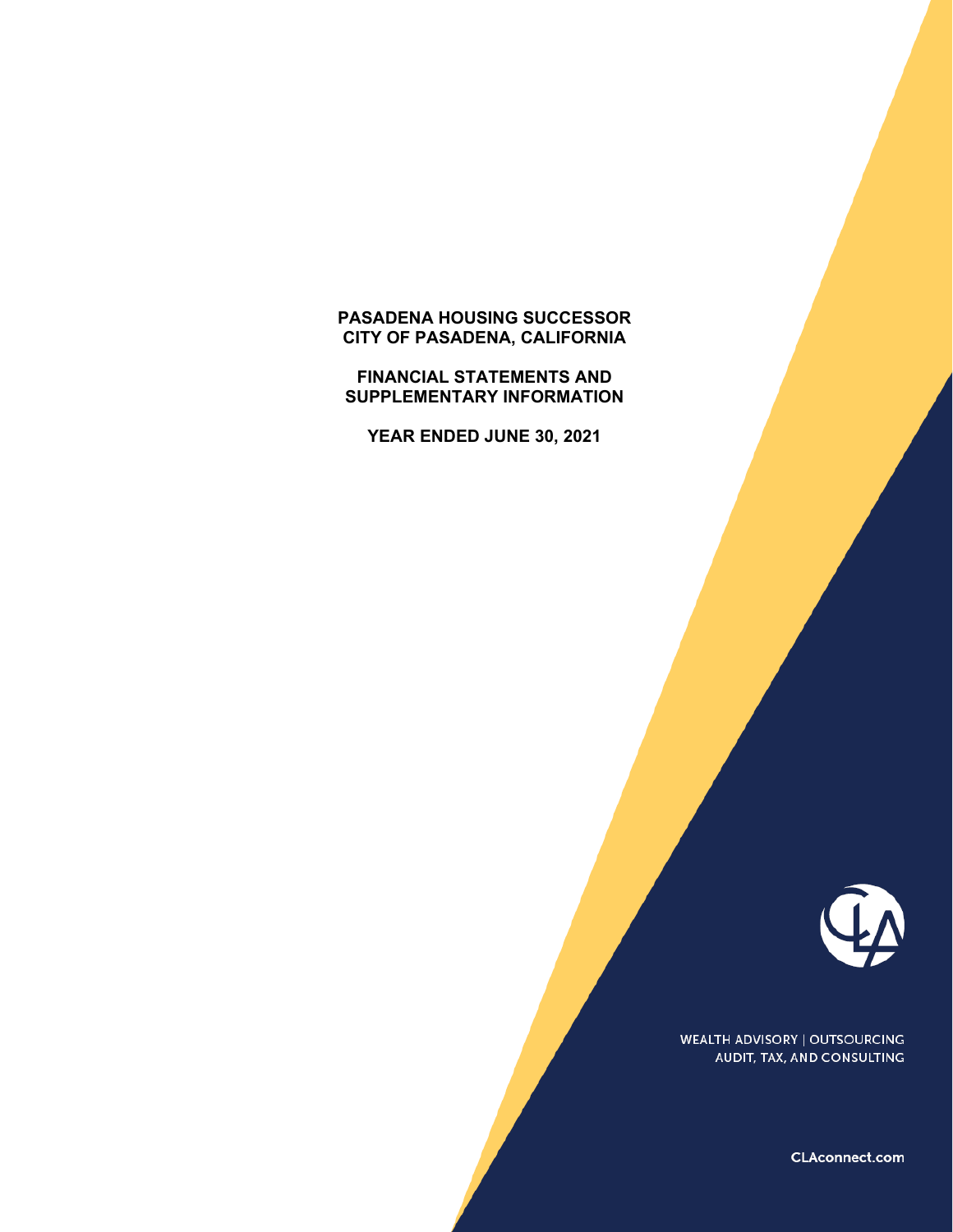## **PASADENA HOUSING SUCCESSOR CITY OF PASADENA, CALIFORNIA TABLE OF CONTENTS YEAR ENDED JUNE 30, 2021**

| <b>INDEPENDENT AUDITORS' REPORT</b>                                                                                                                                                                                                              | 1   |
|--------------------------------------------------------------------------------------------------------------------------------------------------------------------------------------------------------------------------------------------------|-----|
| <b>FINANCIAL STATEMENTS</b>                                                                                                                                                                                                                      |     |
| <b>BALANCE SHEET</b>                                                                                                                                                                                                                             | 4   |
| STATEMENT OF REVENUES, EXPENDITURES, AND CHANGES IN FUND<br><b>BALANCES</b>                                                                                                                                                                      | 5   |
| <b>NOTES TO FINANCIAL STATEMENTS</b>                                                                                                                                                                                                             | 6   |
| <b>REQUIRED SUPPLEMENTARY INFORMATION</b>                                                                                                                                                                                                        |     |
| <b>BUDGETARY COMPARISON SCHEDULE</b>                                                                                                                                                                                                             | 9   |
| NOTES TO REQUIRED SUPPLEMENTARY INFORMATION                                                                                                                                                                                                      | 10  |
| <b>SUPPLEMENTARY INFORMATION</b>                                                                                                                                                                                                                 |     |
| <b>COMPUTATION OF HOUSING SUCCESSOR EXCESS/SURPLUS</b>                                                                                                                                                                                           | 11  |
| <b>INDEPENDENT AUDITORS' REPORT ON INTERNAL CONTROL OVER</b><br><b>FINANCIAL REPORTING AND ON COMPLIANCE AND OTHER MATTERS</b><br><b>BASED ON AN AUDIT OF FINANCIAL STATEMENTS PERFORMED IN</b><br>ACCORDANCE WITH GOVERNMENT AUDITING STANDARDS | 122 |
|                                                                                                                                                                                                                                                  |     |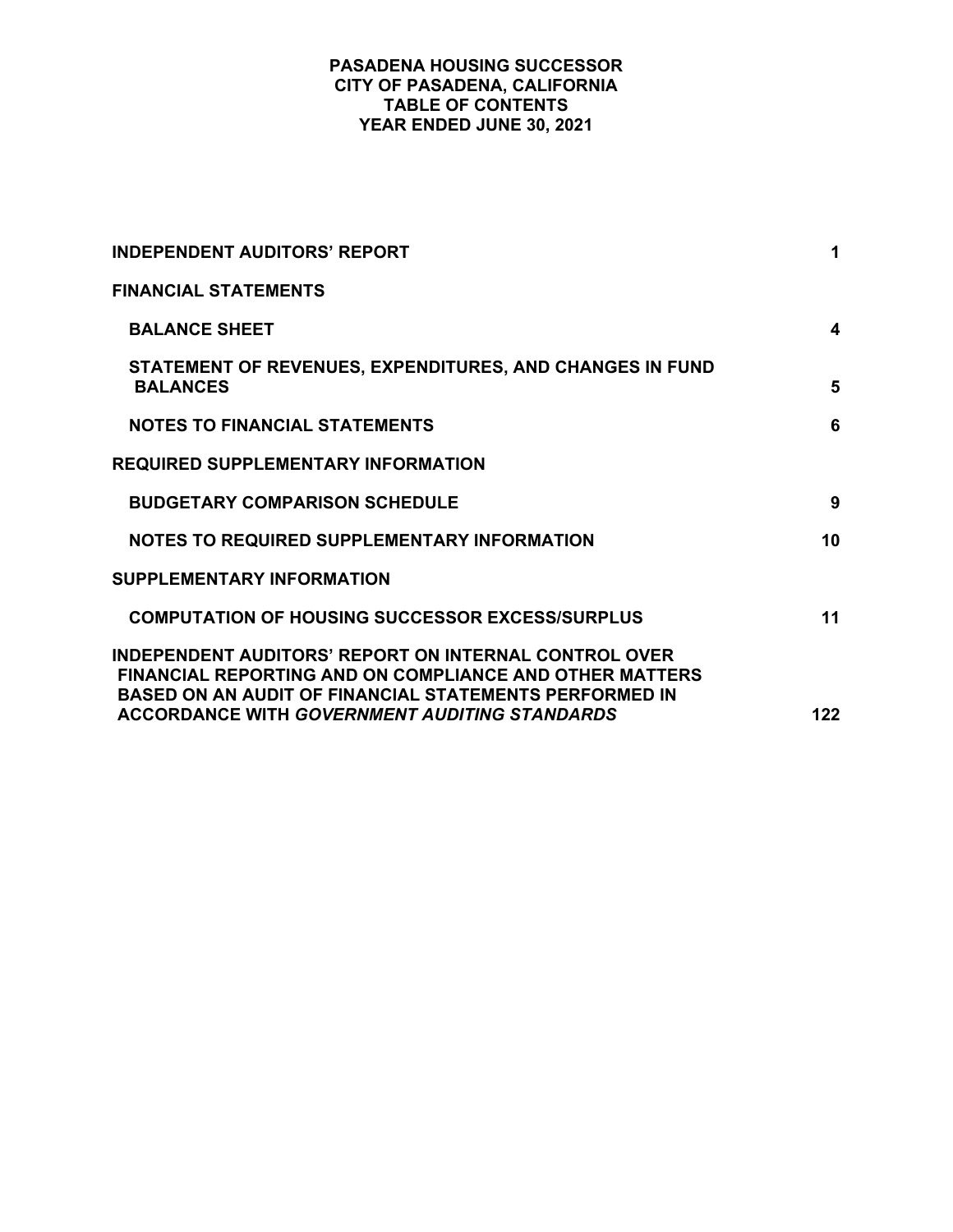

**CliftonLarsonAllen LLP CLAconnect.com**

# **INDEPENDENT AUDITORS' REPORT**

Honorable Mayor and Members of the City Council of the City of Pasadena, California Pasadena, California

# **Report on the Financial Statements**

We have audited the accompanying financial statements of the Pasadena Housing Successor (the Housing Successor), a Special Revenue Fund of the City of Pasadena, California, as of and for the year ended June 30, 2021, and the related notes to the financial statements, which collectively comprise the Housing Successor's financial statements as listed in the table of contents.

## *Management's Responsibility for the Financial Statements*

Management is responsible for the preparation and fair presentation of these financial statements in accordance with accounting principles generally accepted in the United States of America; this includes the design, implementation, and maintenance of internal control relevant to the preparation and fair presentation of financial statements that are free from material misstatement, whether due to fraud or error.

#### *Auditors' Responsibility*

Our responsibility is to express an opinion on these financial statements based on our audit. We conducted our audit in accordance with auditing standards generally accepted in the United States of America and the standards applicable to financial audits contained in *Government Auditing Standards*, issued by the Comptroller General of the United States. Those standards require that we plan and perform the audit to obtain reasonable assurance about whether the financial statements are free from material misstatement.

An audit involves performing procedures to obtain audit evidence about the amounts and disclosures in the financial statements. The procedures selected depend on the auditor's judgment, including the assessment of the risks of material misstatement of the financial statements, whether due to fraud or error. In making those risk assessments, the auditor considers internal control relevant to the entity's preparation and fair presentation of the financial statements in order to design audit procedures that are appropriate in the circumstances, but not for the purpose of expressing an opinion on the effectiveness of the entity's internal control. Accordingly, we express no such opinion. An audit also includes evaluating the appropriateness of accounting policies used and the reasonableness of significant accounting estimates made by management, as well as evaluating the overall presentation of the financial statements.

We believe that the audit evidence we have obtained is sufficient and appropriate to provide a basis for our audit opinion.



CLA is an independent member of Nexia International, a leading, global network of independent accounting and consulting firms. See nexia.com/member-firm-disclaimer for details.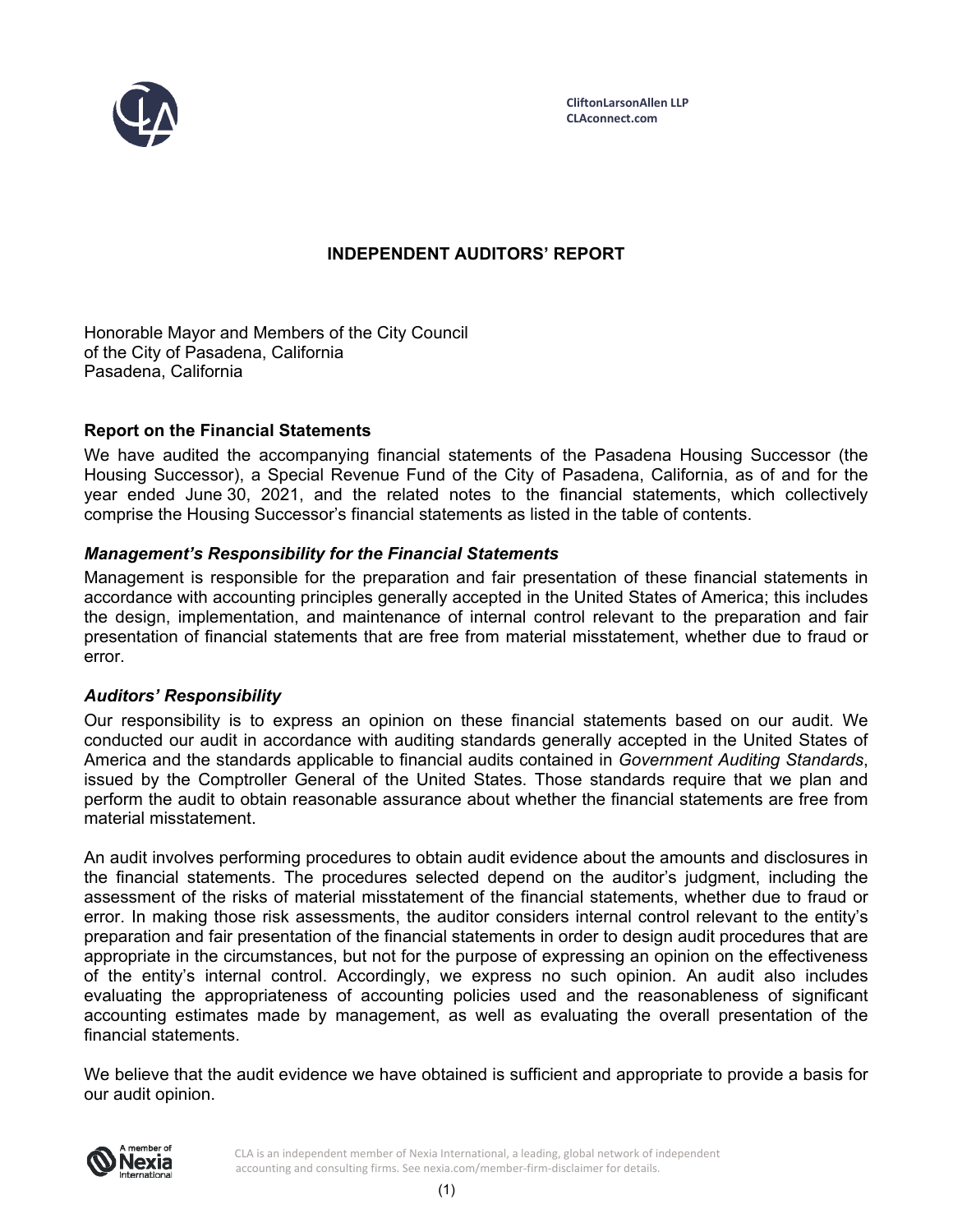# *Opinion*

In our opinion, the financial statements referred to above present fairly, in all material respects, the financial position of the special revenue fund of the Pasadena Housing Successor as of June 30, 2021, and the changes in financial position for the year then ended in accordance with accounting principles generally accepted in the United States of America.

# *Emphasis of Matter*

As discussed in Note 1, the financial statements present only the Pasadena Housing Successor Special Revenue Fund and do not purport to, and do not, present fairly the financial position of the City of Pasadena, California, as of June 30, 2021 and the changes in its financial position for the year then ended in accordance with accounting principles generally accepted in the United States of America. Our opinion is not modified with respect to this matter.

# *Other Matters*

# *Required Supplementary Information*

Accounting principles generally accepted in the United States of America require that the budgetary comparison information be presented to supplement the financial statements. Such information, although not a part of the financial statements, is required by the Governmental Accounting Standards Board, who considers it to be an essential part of financial reporting for placing the financial statements in an appropriate operational, economic, or historical context. We have applied certain limited procedures to the required supplementary information in accordance with auditing standards generally accepted in the United States of America, which consisted of inquiries of management about the methods of preparing the information and comparing the information for consistency with management's responses to our inquiries, the financial statements, and other knowledge we obtained during our audit of the financial statements. We do not express an opinion or provide any assurance on the information because the limited procedures do not provide us with sufficient evidence to express an opinion or provide any assurance.

Management has omitted the management's discussion and analysis that accounting principles generally accepted in the United States of America require to be presented to supplement the financial statements. Such missing information, although not a part of the financial statements, is required by the Governmental Accounting Standards Board, who considers it to be an essential part of financial reporting for placing the financial statements in an appropriate operational, economic, or historical context. Our opinion on the financial statements is not affected by this missing information.

# *Other Information*

Our audit was conducted for the purpose of forming opinions on the financial statements that collectively comprise the Housing Successor's financial statements. The computation of the Housing Successor excess/surplus is presented for purposes of additional analysis and is not a required part of the basic financial statements.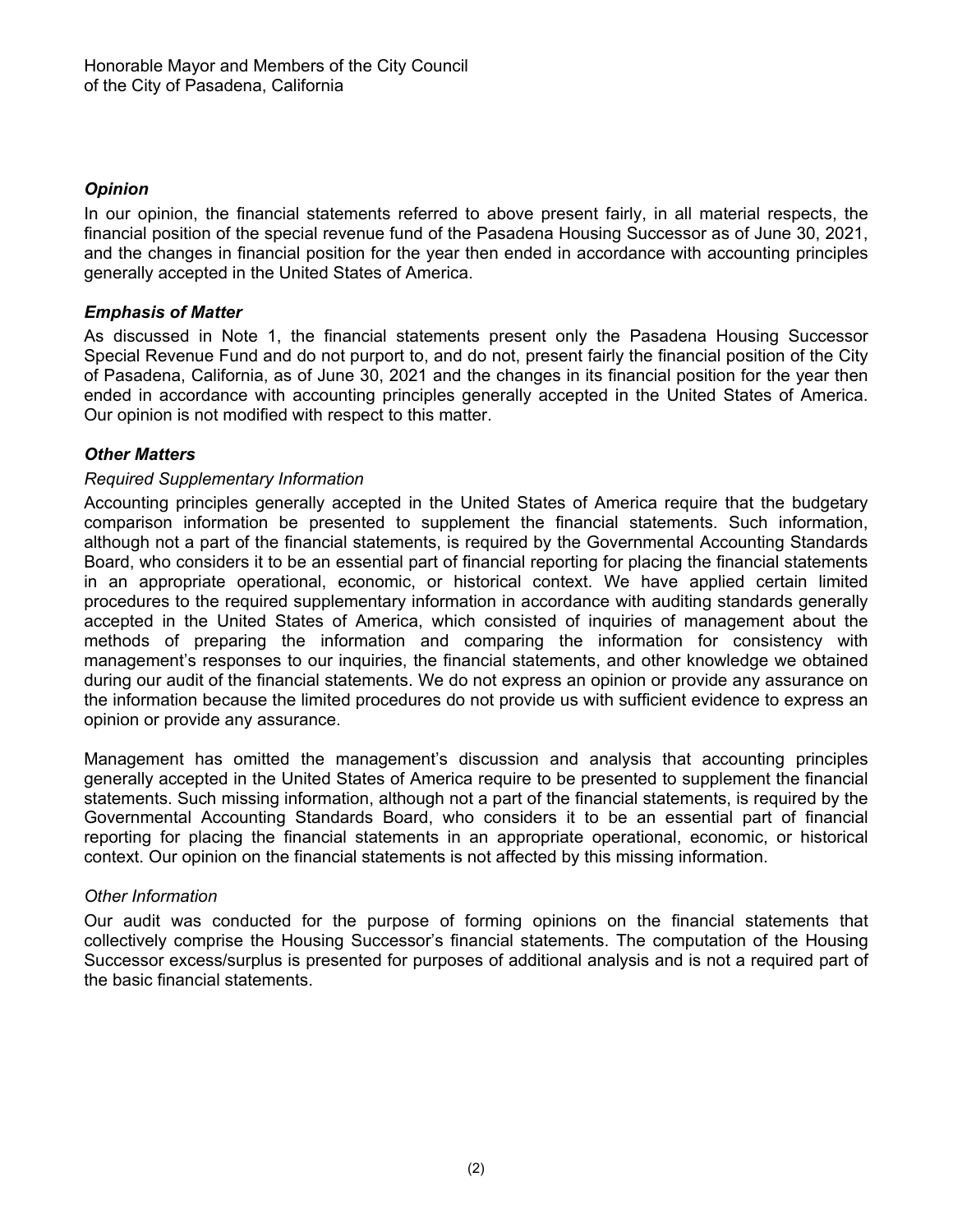The computation of the Housing Successor excess/surplus is the responsibility of management and was derived from and relates directly to the underlying accounting and other records used to prepare the basic financial statements. Such information has been subjected to the auditing procedures applied in the audit of the basic financial statements and certain additional procedures, including comparing and reconciling such information directly to the underlying accounting and other records used to prepare the basic financial statements or to the basic financial statements themselves, and other additional procedures in accordance with auditing standards generally accepted in the United States of America. In our opinion, the computation of the Housing Successor excess/surplus is fairly stated, in all material respects, in relation to the basic financial statements as a whole.

The computation of the Housing Successor excess/surplus has not been subjected to the auditing procedures applied in the audit of the basic financial statements, and accordingly, we do not express an opinion or provide any assurance on it.

# **Other Reporting Required by** *Government Auditing Standards*

In accordance with *Government Auditing Standards*, we have also issued our report dated December 30, 2021, on our consideration of the Housing Successor's internal control over financial reporting and on our tests of its compliance with certain provisions of laws, regulations, contracts, and grant agreements and other matters. The purpose of that report is solely to describe the scope of our testing of internal control over financial reporting and compliance and the results of that testing, and not to provide an opinion on the effectiveness of the Housing Successor's internal control over financial reporting or on compliance. That report is an integral part of an audit performed in accordance with *Government Auditing Standards* in considering the Housing Successor's internal control over financial reporting and compliance.

Viifton Larson Allen LLP

**CliftonLarsonAllen LLP** 

Irvine, California December 30, 2021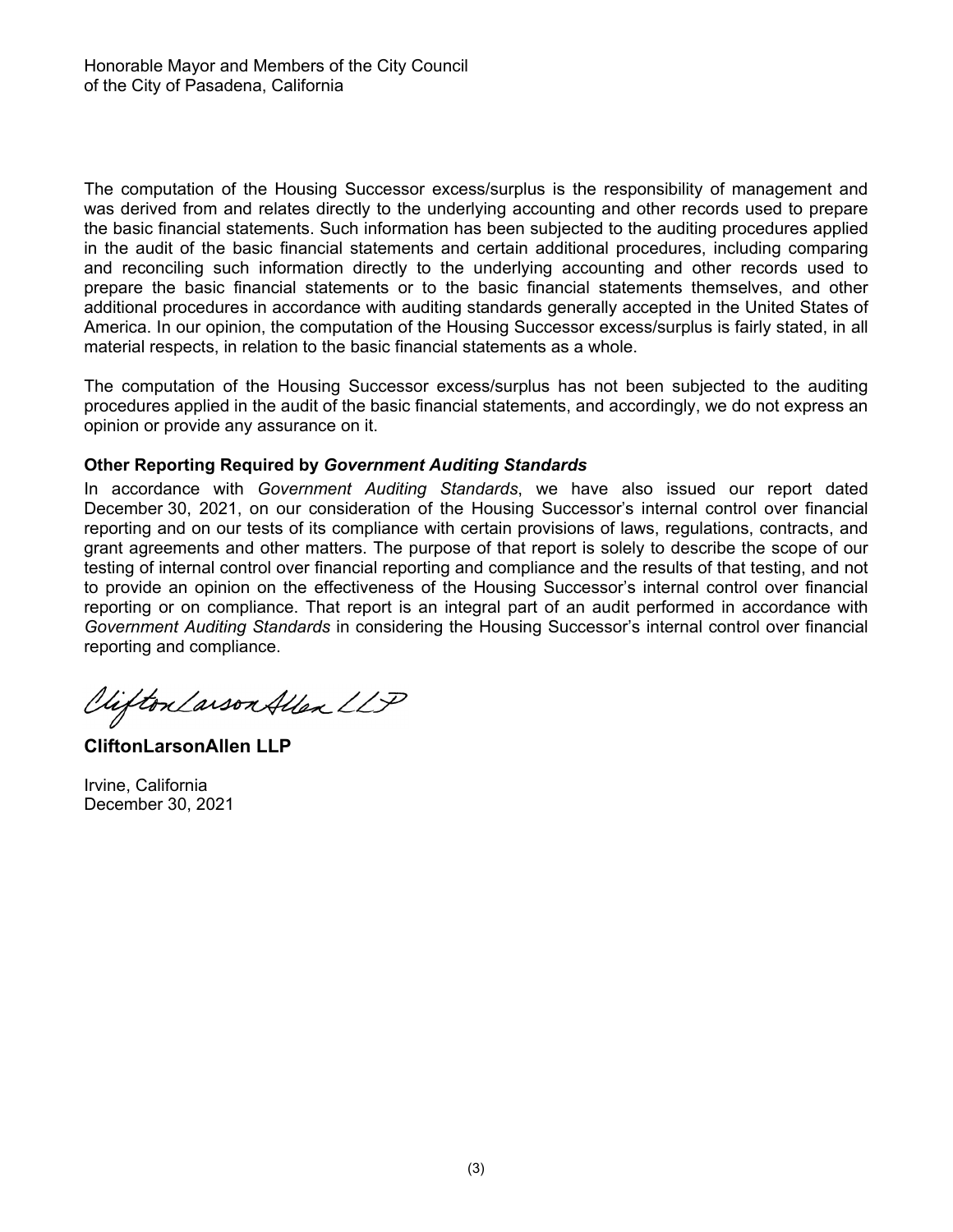# **PASADENA HOUSING SUCCESSOR CITY OF PASADENA, CALIFORNIA BALANCE SHEET JUNE 30, 2021**

|                                                                      | Housing<br>Successor<br>Fund |
|----------------------------------------------------------------------|------------------------------|
| <b>ASSETS</b>                                                        |                              |
| Cash and Investments<br>Receivables:                                 | \$<br>6,918,142              |
| Accounts                                                             | 4,249                        |
| <b>Notes</b>                                                         | 21,340,218                   |
| Allowance for Uncollectible Notes                                    | (21, 340, 218)               |
| <b>Total Assets</b>                                                  | 6,922,391                    |
| <b>LIABILITIES AND FUND BALANCE</b>                                  |                              |
| <b>LIABILITIES</b>                                                   |                              |
| Accounts Payable and Accrued Liabilities<br><b>Total Liabilities</b> | \$<br>38,521<br>38,521       |
| <b>FUND BALANCE</b>                                                  |                              |
| Restricted for Affordable Housing                                    | 6,883,870                    |
| <b>Total Fund Balance</b>                                            | 6,883,870                    |
| <b>Total Liabilities and Fund Balance</b>                            | 6,922,391                    |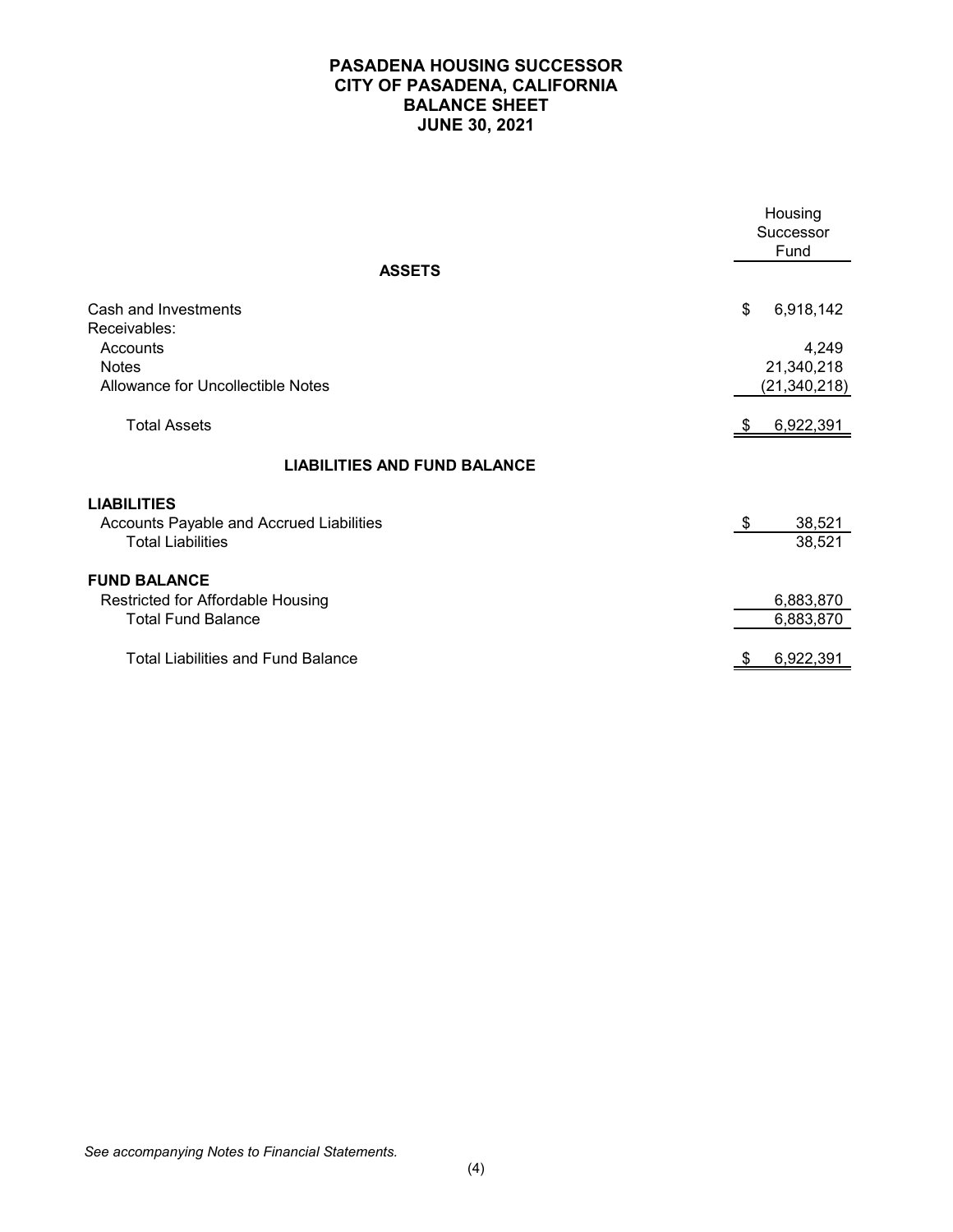# **PASADENA HOUSING SUCCESSOR CITY OF PASADENA, CALIFORNIA STATEMENT OF REVENUES, EXPENDITURES, AND CHANGES IN FUND BALANCES YEAR ENDED JUNE 30, 2021**

|                                   | Housing<br>Successor<br>Fund |    |
|-----------------------------------|------------------------------|----|
| <b>REVENUES</b>                   |                              |    |
| <b>Investment Earning</b>         | \$<br>5,223                  |    |
| Rental Income                     | 61,741                       |    |
| <b>Charges for Service</b>        |                              | 90 |
| Miscellaneous Revenue             | 298,958                      |    |
| <b>Total Revenues</b>             | 366,012                      |    |
| <b>EXPENDITURES</b><br>Housing    | 515,323                      |    |
| <b>Total Expenditures</b>         | 515,323                      |    |
| <b>NET CHANGE IN FUND BALANCE</b> | (149, 311)                   |    |
| Fund Balance - Beginning of Year  | 7,033,181                    |    |
| <b>FUND BALANCE - END OF YEAR</b> | 6,883,870                    |    |
|                                   |                              |    |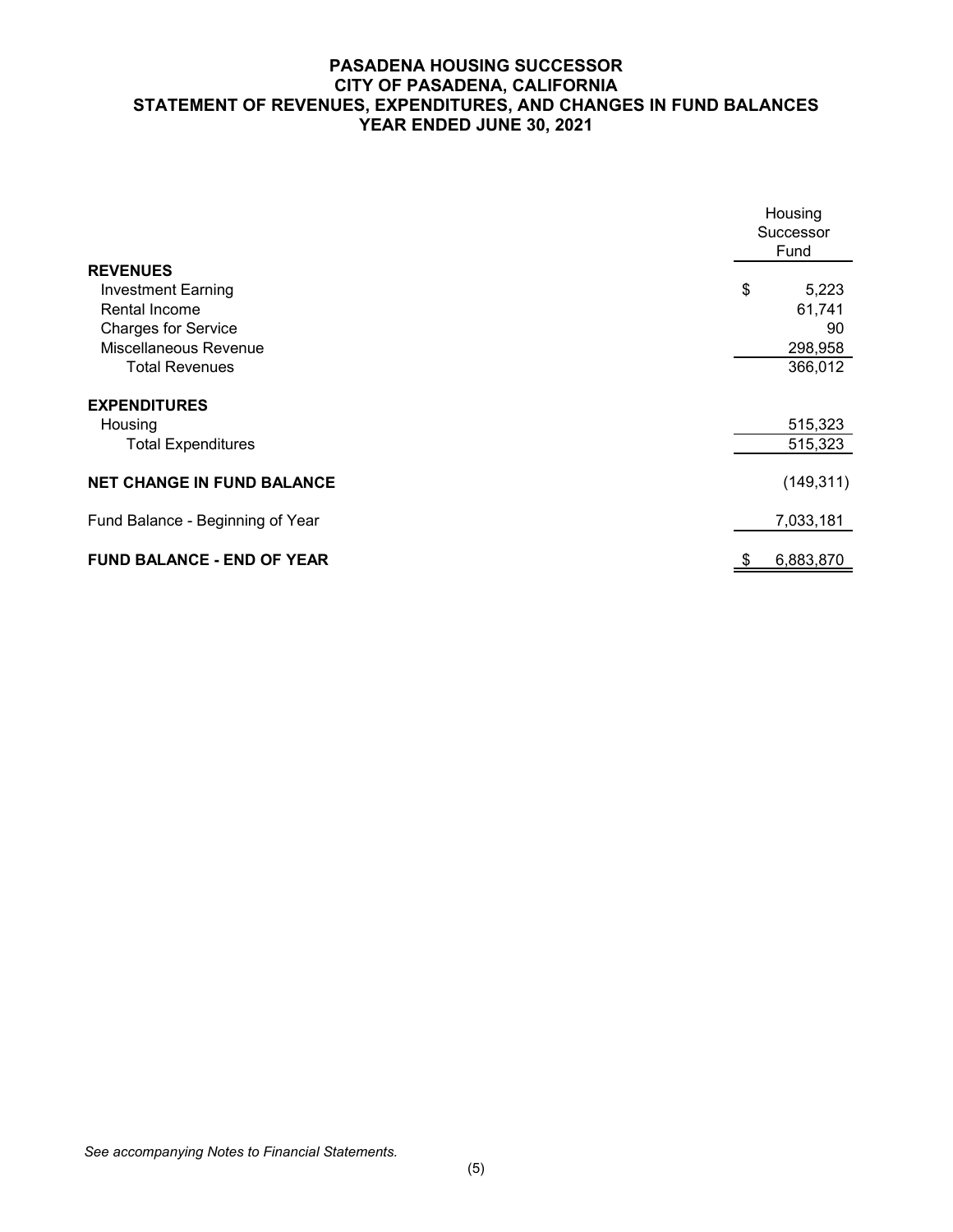## **PASADENA HOUSING SUCCESSOR CITY OF PASADENA, CALIFORNIA NOTES TO FINANCIAL STATEMENTS JUNE 30, 2021**

# **NOTE 1 SUMMARY OF SIGNIFICANT ACCOUNTING POLICIES**

# **Financial Reporting Entity**

The accompanying financial statements present only the Pasadena Housing Successor, a Special Revenue Fund of the City of Pasadena, California (the City) and do not include any other funds of the City. These financial statements are exclusively for the Pasadena Housing Successor and do not purport to, and do not, present fairly the financial position and changes in the financial position of the City. The City's financial statements are available at City Hall.

On December 29, 2011, the California Supreme Court upheld Assembly Bill 1X 26 (the Bill) that provides for the dissolution of all redevelopment agencies in the state of California. The Bill impacted the reporting entity of the City of Pasadena that previously had reported a redevelopment agency within the report entity of the City as a blended component unit.

On February 11, 2013, and in accordance with California Health and Safety Code Section 34176, City Council of Pasadena elected that the City retain the housing assets and housing function of the former redevelopment agency. The City continues to report the housing assets and functions in the government special revenue fund designated City Housing Successor.

The Housing Successor accounts for transactions related to affordable housing activities. Revenues include bond proceeds held by the Pasadena Successor Agency that were transferred for use into this fund for affordable housing activities, contributions from the City of Pasadena, investment earnings, rental income, loan repayments, and interest income.

# **Basis of Presentation**

The Housing Successor's fund financial statements are prepared in conformity with accounting principles generally accepted in the United States of America. The Government Accounting Standards Board is the acknowledged standard setting body for establishing accounting and financial reporting standards followed by governmental entities in the United States of America.

#### **Measurement Focus, Basis of Accounting, and Financial Statement Presentation**

In the fund financial statements, governmental funds are presented using the modified accrual basis of accounting. Their revenues are recognized when they become measurable and available as net current assets. Measurable means that the amounts can be estimated, or otherwise determined. Available means that the amounts were collected during the reporting period or soon enough thereafter to be available to finance the expenditures accrued for the reporting period. The Housing Successor uses a sixty-day availability period. The Housing Successor accrues the following revenue type: investment earnings.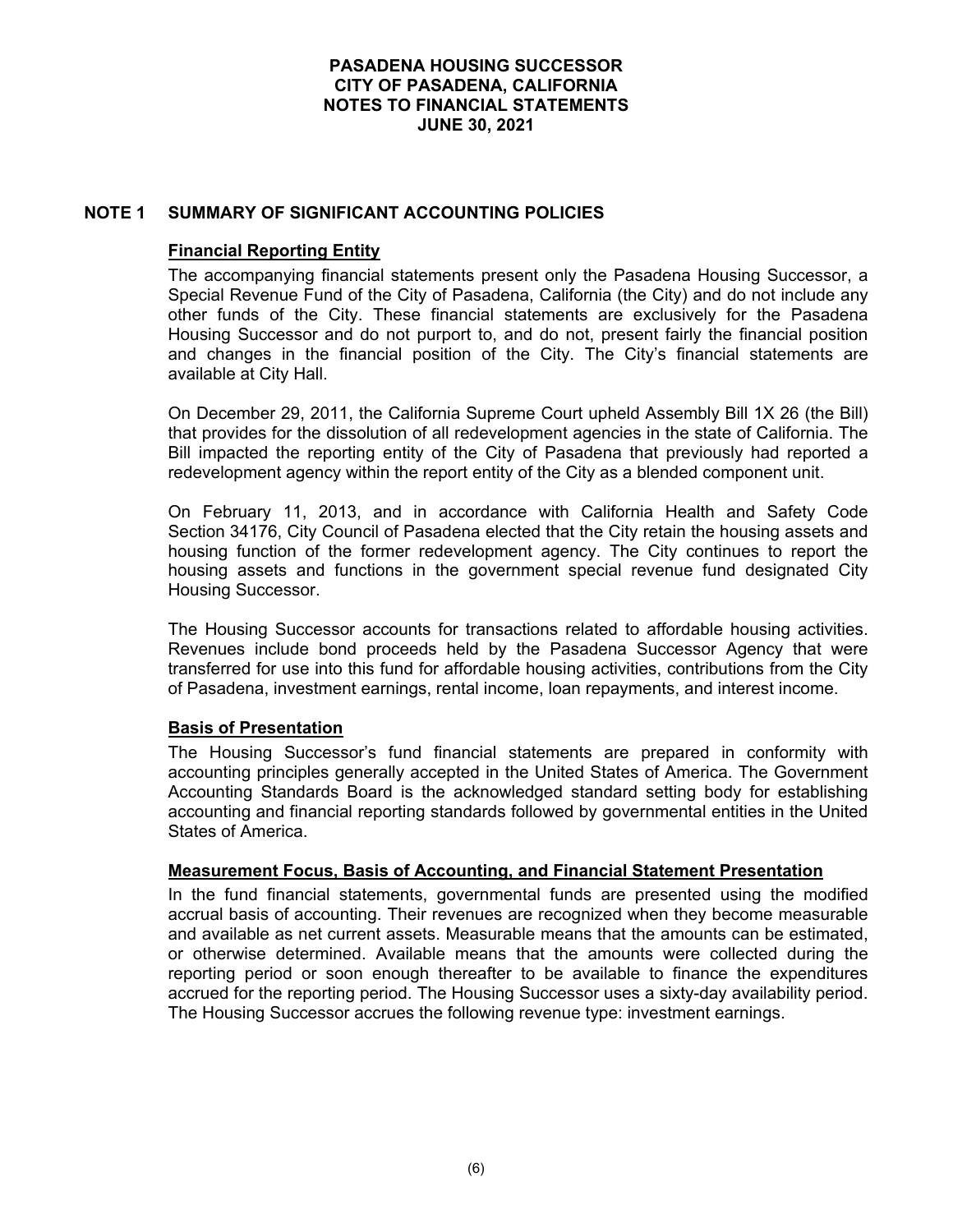## **PASADENA HOUSING SUCCESSOR CITY OF PASADENA, CALIFORNIA NOTES TO FINANCIAL STATEMENTS JUNE 30, 2021**

# **NOTE 1 SUMMARY OF SIGNIFICANT ACCOUNTING POLICIES (CONTINUED)**

## **Assets, Liabilities and Fund Balance**

## Cash and Investments

Investments are reported in the accompanying financial statements at fair value based on quoted market prices, except for certain certificates of deposit, money market investments that mature within one year of acquisition and investment contracts that are reported at cost because they are not transferable, they have terms that are not affected by changes in market interest rates, and provided that the fair value of those investments is not significantly affected by the impairment of the credit standing of the issuer or by other factors.

Both realized and unrealized changes in fair value that occur during a fiscal year are recognized and recorded as net changes in fair value of investments. Investment earnings include net changes in fair value of investments, interest earnings and all other investment income.

The City pools cash and investments of all funds, except for certain fund specific City-held portfolios, deferred compensation assets, and assets held by fiscal agents. The Successor Housing fund's share in this pool is displayed in the accompanying financial statements as cash and investments. Investment income earned by the pooled investments is allocated to the various funds based on each fund's average cash and investment balance.

#### Fund Balance

In the fund financial statements, The Housing Successor fund balance is made up of the following components:

 Restricted fund balance is the portion of fund balance that is subject to externally enforceable limitations by law, enabling legislation or limitations imposed by creditors or grantors.

# **NOTE 2 CASH AND INVESTMENTS**

As of June 30, 2021, the cash and investments reported in the accompanying financial statements are comprised as follows:

| Equity in Pasadena Cash and Investment Pool | \$ 6.918.142 |
|---------------------------------------------|--------------|
| Total Cash and Investments                  | \$ 6,918,142 |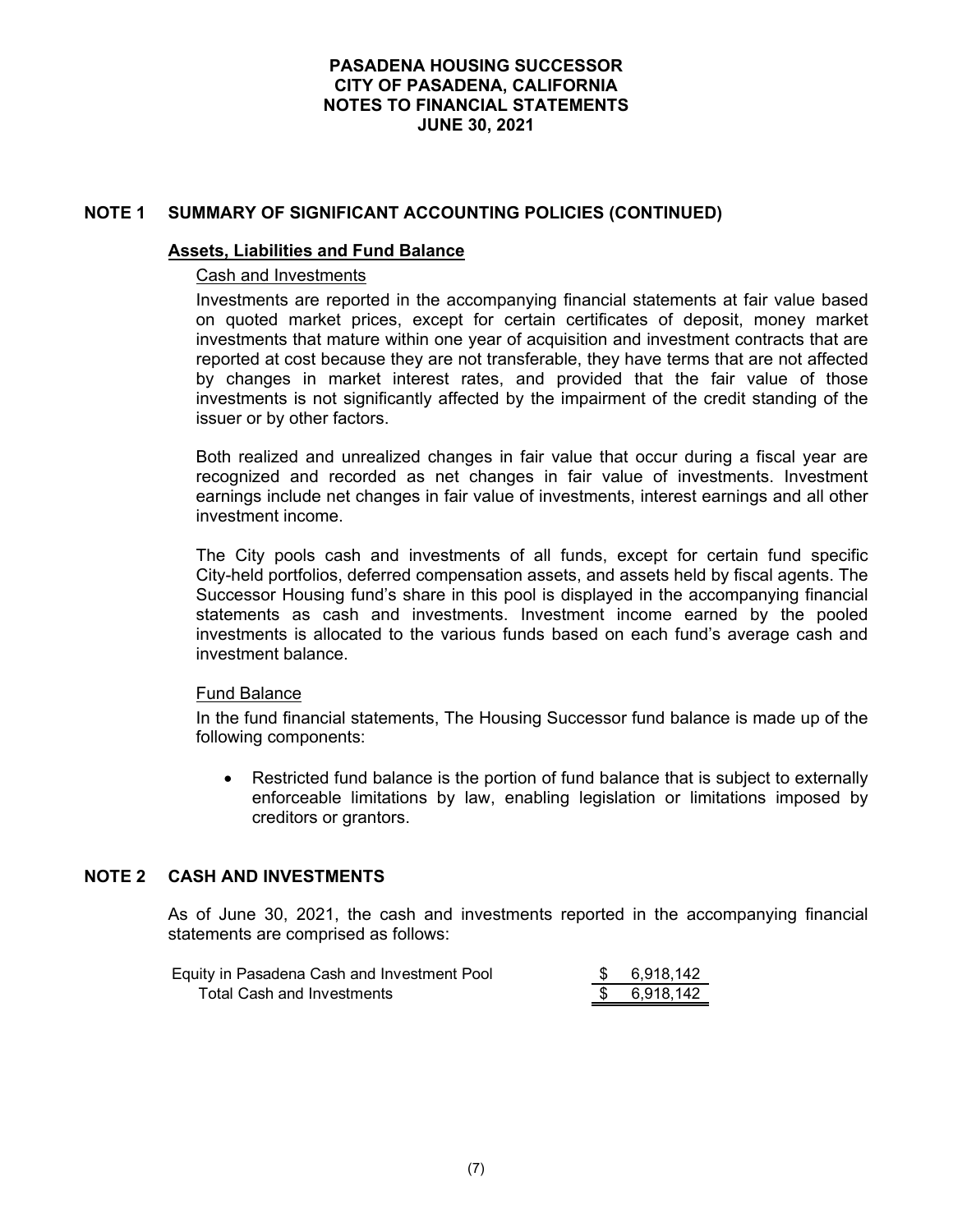## **PASADENA HOUSING SUCCESSOR CITY OF PASADENA, CALIFORNIA NOTES TO FINANCIAL STATEMENTS JUNE 30, 2021**

# **NOTE 2 CASH AND INVESTMENTS (CONTINUED)**

## **Equity in the Cash and Investment Pool of the City of Pasadena**

The Housing Successor has no separate bank accounts or investments other than its equity in the cash and investment pool managed by the City. This pool is governed by and under the regulatory oversight of the Investment Policy adopted by the City Council of the City. The Housing Successor has not adopted an investment policy separate from that of the City. The fair value of the Housing Successor's investment in this pool is reported in the accompanying financial statements at amounts based upon the Housing Successor's pro rata share of the fair value calculated by the City for the entire City portfolio. The balance available for withdrawal is based on the accounting records maintained by the City.

## **Disclosures Relating to the Investment Policy, Interest Rate Risk, Credit Risk, and Custodial Credit Risk**

Additional disclosures related to the investment policy, interest rate risk, credit risk and custodial credit risk are available in the City of Pasadena's Comprehensive Annual Financial Report.

## **NOTE 3 NOTES RECEIVABLE**

The City of Pasadena Housing Successor made loans to assist in the development of affordable housing projects and the purchase of homes by homebuyers. These loans are secured by trust deeds and were funded with redevelopment low-moderate income housing set-aside funds. These notes have various terms, including maturities ranging from 5 to 45 years and interest ranging from 1.5% to 11%. At June 30, 2021, the long term receivable balance was \$21,340,218. Due to the uncertainty of their collectability at June 30, 2021, the City has recorded an allowance for uncollectible note balances of \$21,340,218.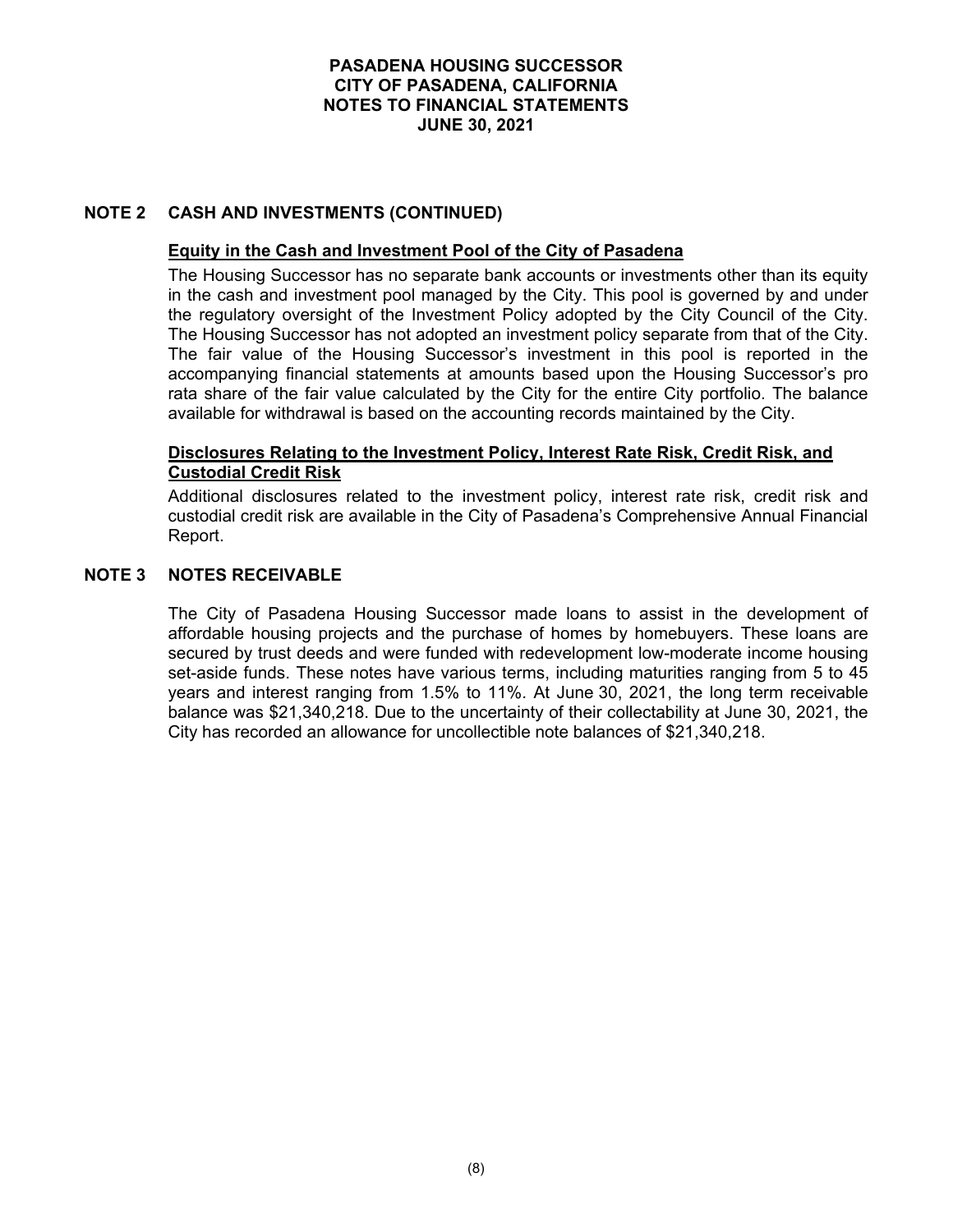# **PASADENA HOUSING SUCCESSOR CITY OF PASADENA, CALIFORNIA BUDGETARY COMPARISON SCHEDULE YEAR ENDED JUNE 30, 2021**

|                                               | <b>Budget Amounts</b><br>Original<br>Final |                | Actual<br>Amounts | Variance with<br><b>Final Budget</b><br>Positive<br>(Negative) |  |
|-----------------------------------------------|--------------------------------------------|----------------|-------------------|----------------------------------------------------------------|--|
| <b>BUDGETARY FUND BALANCE - JULY 1, 2020</b>  | 7,033,181<br>\$.                           | 7,033,181<br>S | 7,033,181<br>S    | \$                                                             |  |
| Resources (Inflows):                          |                                            |                |                   |                                                                |  |
| <b>Investment Earnings</b>                    |                                            |                | 5,223             | 5,223                                                          |  |
| Rental Income                                 | 12,660                                     | 12,660         | 61,741            | 49,081                                                         |  |
| <b>Charges for Service</b>                    |                                            |                | 90                | 90                                                             |  |
| Miscellaneous Revenue                         | 169,494                                    | 169,494        | 298,958           | 129,464                                                        |  |
| Total Amounts Available for                   |                                            |                |                   |                                                                |  |
| Appropriations                                | 182,154                                    | 182,154        | 366,012           | 183,858                                                        |  |
| Charges to Appropriations (Outflows):         |                                            |                |                   |                                                                |  |
| Housing                                       | 3,771,309                                  | 3,824,862      | 515,323           | 3,309,539                                                      |  |
| Total Charges to Appropriations               | 3,771,309                                  | 3,824,862      | 515,323           | 3,309,539                                                      |  |
| <b>BUDGETARY FUND BALANCE - JUNE 30, 2021</b> | 3,444,026<br>\$                            | 3,390,473      | 6,883,870<br>\$   | 3,493,397                                                      |  |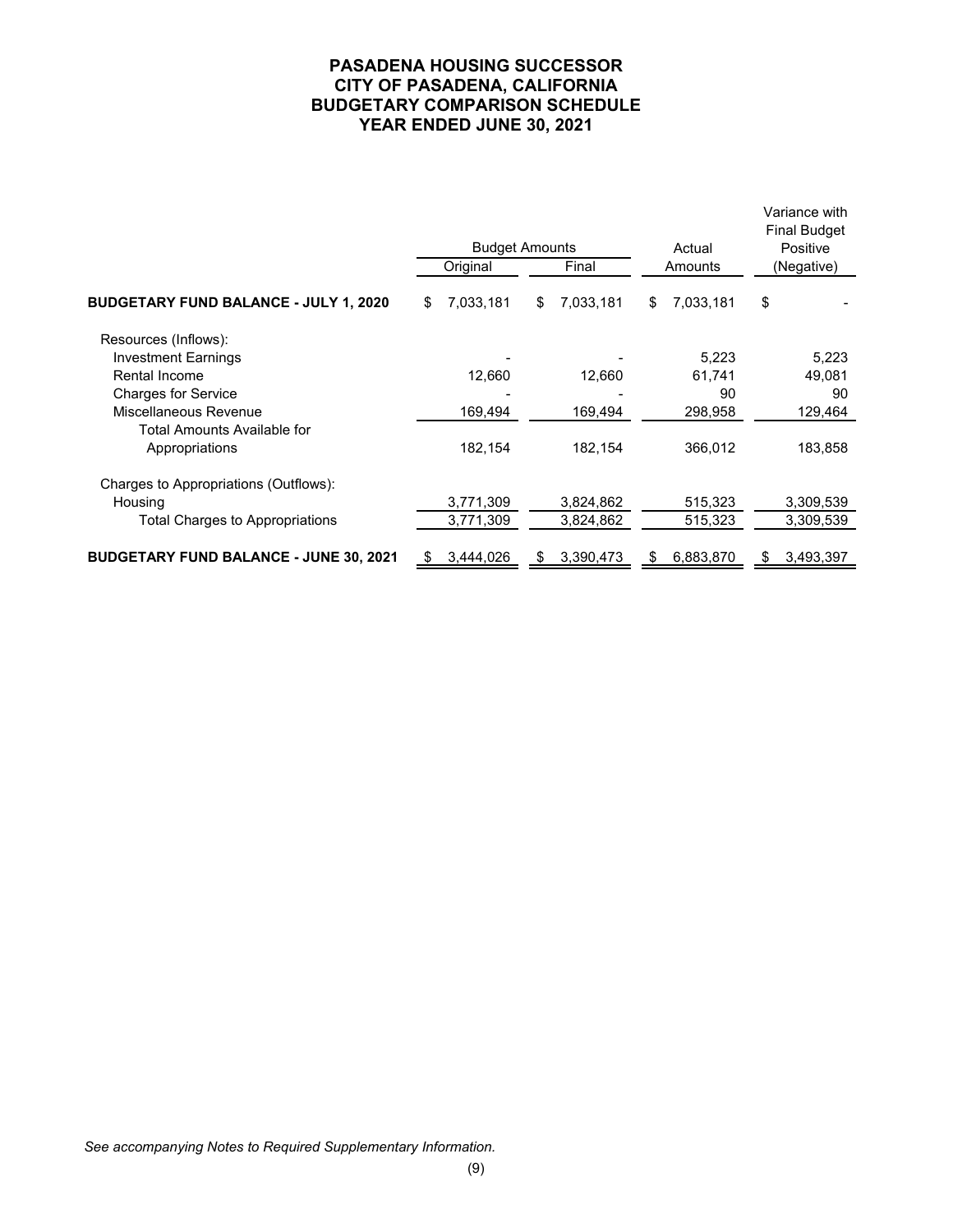## **PASADENA HOUSING SUCCESSOR CITY OF PASADENA, CALIFORNIA NOTE TO REQUIRED SUPPLEMENTARY INFORMATION JUNE 30, 2021**

# **NOTE 1 BUDGET**

The City Council is required to adopt an annual budget resolution by June 30 of each fiscal year for the Pasadena Housing Successor. The budget is adopted on a basis that does not differ materially from accounting principles generally accepted in the United States of America.

The City maintains budgetary controls to ensure compliance with legal provisions embodied in the appropriated budget approved by the City Council. The level of budgetary control (the level at which expenditures cannot legally exceed the appropriated amount) is the department level and within a single fund. The City Manager may authorize transfers of appropriations within a department so long as it is within a single fund. Supplemental appropriations during the year must be approved by the City Council. All unencumbered appropriations lapse at fiscal year-end. In order to be an encumbered appropriation, there must be either an approved purchase order or contract in force as of June 30.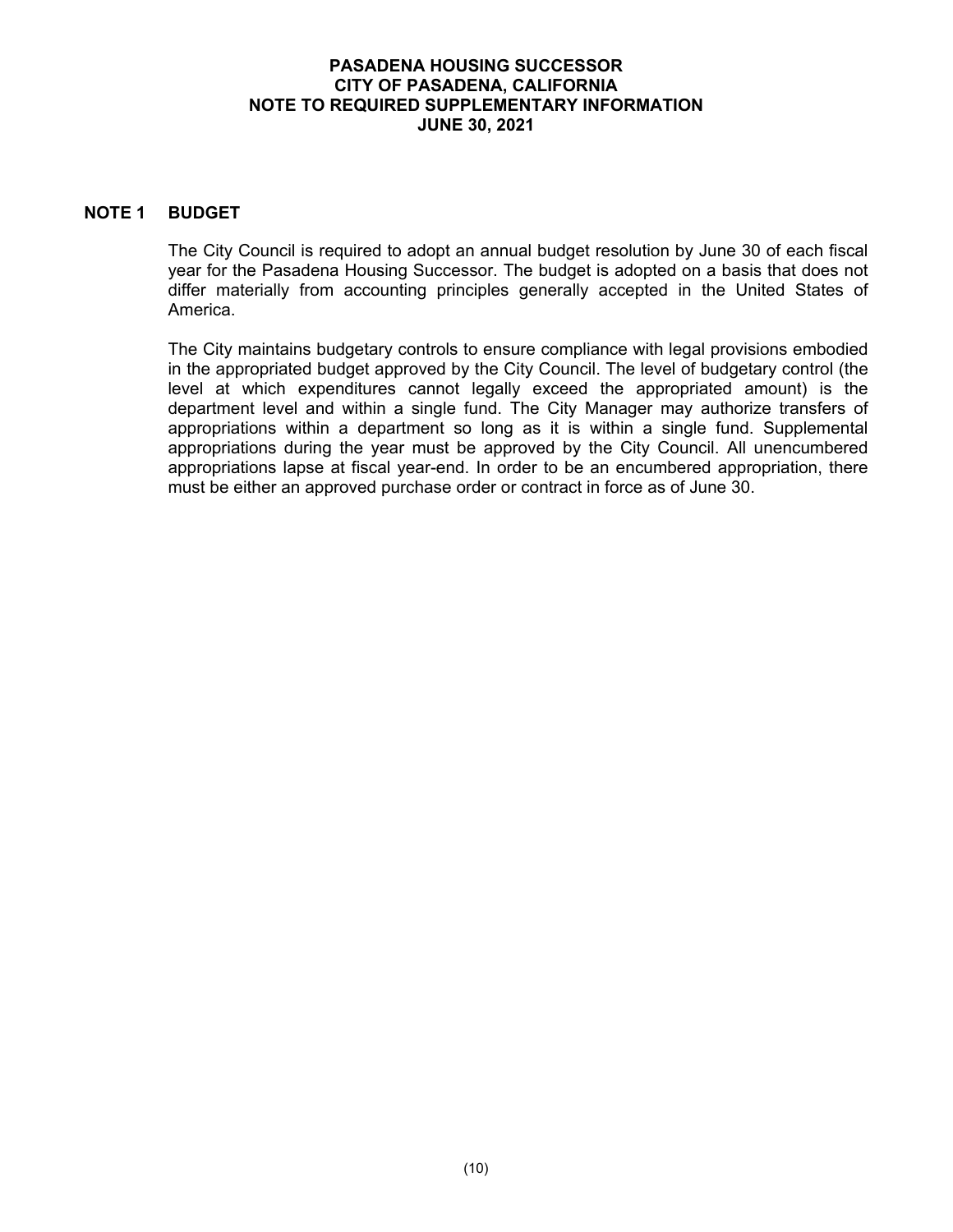|                                                                                                                                                                                       | (Projected)<br>Low and Moderate Housing Funds<br>All Project Area<br>July 1, 2021 |  |
|---------------------------------------------------------------------------------------------------------------------------------------------------------------------------------------|-----------------------------------------------------------------------------------|--|
| <b>Opening Fund Balance</b>                                                                                                                                                           | \$<br>6,883,870                                                                   |  |
| Less Unavailable Amounts:<br>Amount Committed to Heritage Square South Project<br>Amount committed to Salvation Army HOPE Center Apts                                                 | (4,218,165)<br>- \$<br>(3, 218, 165)<br>(1,000,000)                               |  |
| <b>Available Housing Successor Funds</b>                                                                                                                                              | 2,665,705                                                                         |  |
| Limitation (Greater of \$1,000,000 or Four Years Deposits)<br>Aggregate amount deposited for last four years: **<br>2019 - 2020<br>2018 - 2019<br>2017 - 2018<br>2016 - 2017<br>Total | \$<br>1,443,006<br>848,443<br>1,294,310<br>1,400,435<br>4,986,194                 |  |
| <b>Base Limitation</b>                                                                                                                                                                | 1,000,000                                                                         |  |
| Greater amount                                                                                                                                                                        | 4,986,194                                                                         |  |
| <b>Computed Excess/Surplus</b>                                                                                                                                                        |                                                                                   |  |

- This is the projected excess/surplus for Fiscal Year beginning July 1, 2021. Please note: If a housing successor has an excess surplus, the housing successor shall encumber the excess surplus for purposes described in paragraph (3) of subdivision (a) of Health and Safety Code 34176.1 or transfer the funds pursuant to paragraph (2) subdivision (c) of 34176.1 within three fiscal years. If the housing successor fails to comply with this subdivision, the housing successor, within 90 days of the end of the third fiscal year, shall transfer any excess surplus to the Department of Housing and Community Development for expenditure pursuant to the Multifamily Housing Program or the Joe Serna, Jr. Farmworker Housing Grant Program.
- \*\* The City has decided to change the preceding four years to the last four fiscal years without the current fiscal year, as advised by legal counsel, starting from FY 2020.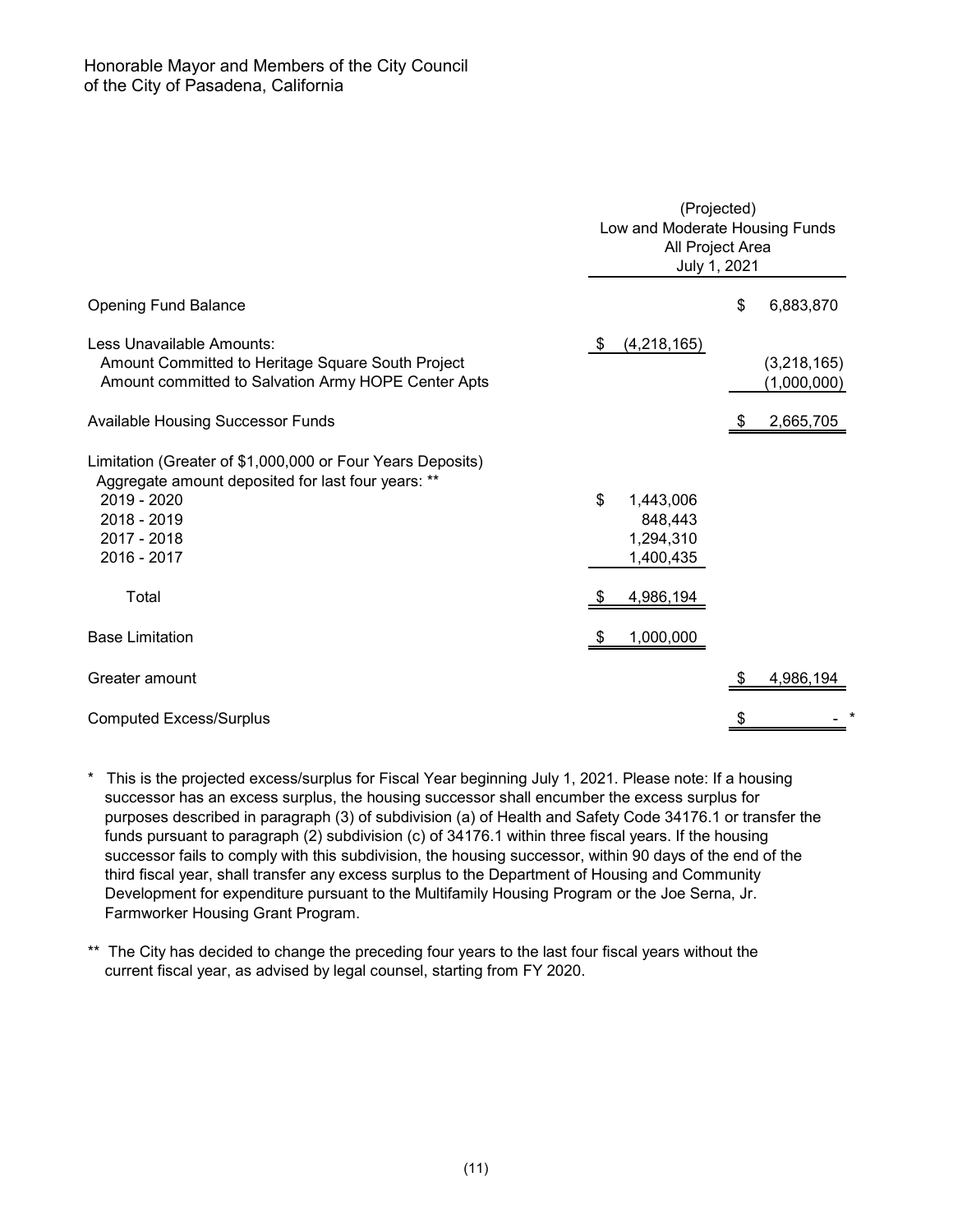

## **INDEPENDENT AUDITORS' REPORT ON INTERNAL CONTROL OVER FINANCIAL REPORTING AND ON COMPLIANCE AND OTHER MATTERS BASED ON AN AUDIT OF FINANCIAL STATEMENTS PERFORMED IN ACCORDANCE WITH GOVERNMENT AUDITING STANDARDS**

Honorable Mayor and Members of the City Council of the City of Pasadena, California Pasadena, California

We have audited, in accordance with the auditing standards generally accepted in the United States of America and the standards applicable to financial audits contained in *Government Auditing Standards,*  issued by the Comptroller General of the United States, the financial statements of the Pasadena Housing Successor Special Revenue Fund (Housing Successor) of the City of Pasadena, California (the City), as of and for the year ended June 30, 2021 and the related notes to the financial statements, which collectively comprise the Housing Successor's financial statements, and have issued our report thereon dated December 30, 2021.

# **Internal Control Over Financial Reporting**

In planning and performing our audit of the financial statements, we considered the City's internal control over the Housing Successor financial reporting (Housing Successor's internal control) as a basis for designing audit procedures that are appropriate in the circumstances for the purpose of expressing our opinion on the Housing Successor's financial statements, but not for the purpose of expressing an opinion on the effectiveness of the Housing Successor's internal control. Accordingly, we do not express an opinion on the effectiveness of the Housing Successor's internal control.

A *deficiency* in internal control exists when the design or operation of a control does not allow management or employees, in the normal course of performing their assigned functions, to prevent, or detect and correct, misstatements on a timely basis. A *material weakness* is a deficiency, or a combination of deficiencies, in internal control, such that there is a reasonable possibility that a material misstatement of the Housing Successor's financial statements will not be prevented, or detected and corrected, on a timely basis. A *significant deficiency* is a deficiency, or a combination of deficiencies, in internal control that is less severe than a material weakness, yet important enough to merit attention by those charged with governance.

Our consideration of internal control was for the limited purpose described in the first paragraph of this section and was not designed to identify all deficiencies in internal control that might be material weaknesses or significant deficiencies. Given these limitations, during our audit we did not identify any deficiencies in internal control that we consider to be material weaknesses. However, material weaknesses may exist that have not been identified.



CLA is an independent member of Nexia International, a leading, global network of independent accounting and consulting firms. See nexia.com/member‐firm‐disclaimer for details.